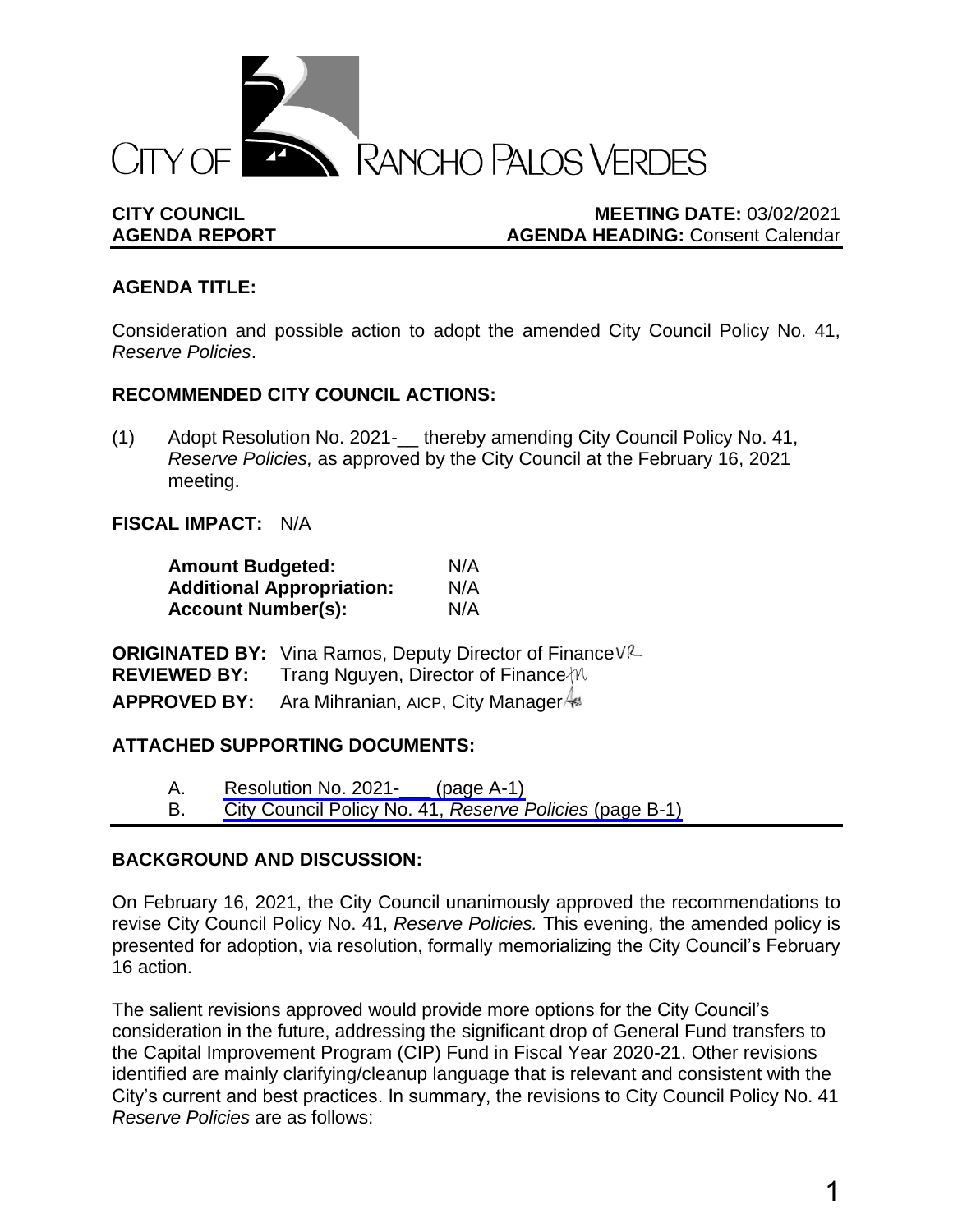- Added clarifying language in the policy introduction;
- Added clarifying language and options for CIP funding:
	- (a) Clarified that the current and historical practice of General Fund transfer is from Terranea Resort's Transient Occupancy Tax (TOT) revenues only; and,
	- (b) Added the option for the City Council to decrease the General Fund TOT transfers to CIP Fund by adjusting or suspending the reduction of transfers based on the cumulative increases in the public safety contract when the General Fund will not have a balanced budget;
- Added clarifying language for the General Fund transfers to CIP Fund using "unrestricted excess reserve" instead of "favorable expenditure variance";
- Increased the CIP Fund reserve limit from \$3 million to \$5 million; and,
- Changed the reserve limit of the Equipment Replacement Fund (ERF).

To view the full staff report presented to the City Council on February 16, 2021, visit [https://rpv.granicus.com/MetaViewer.php?view\\_id=5&clip\\_id=3853&meta\\_id=91006.](https://rpv.granicus.com/MetaViewer.php?view_id=5&clip_id=3853&meta_id=91006)

# **ALTERNATIVES:**

In addition to the Staff recommendation, the following alternative actions are available for the City Council's consideration:

- 1. Identify further amendments to City Council Policy No. 41 and direct Staff to return with revisions.
- 2. Take other action, as deemed appropriate.
- 3. Do not adopt the Resolution thereby not approving amendments to City Council Policy No. 41.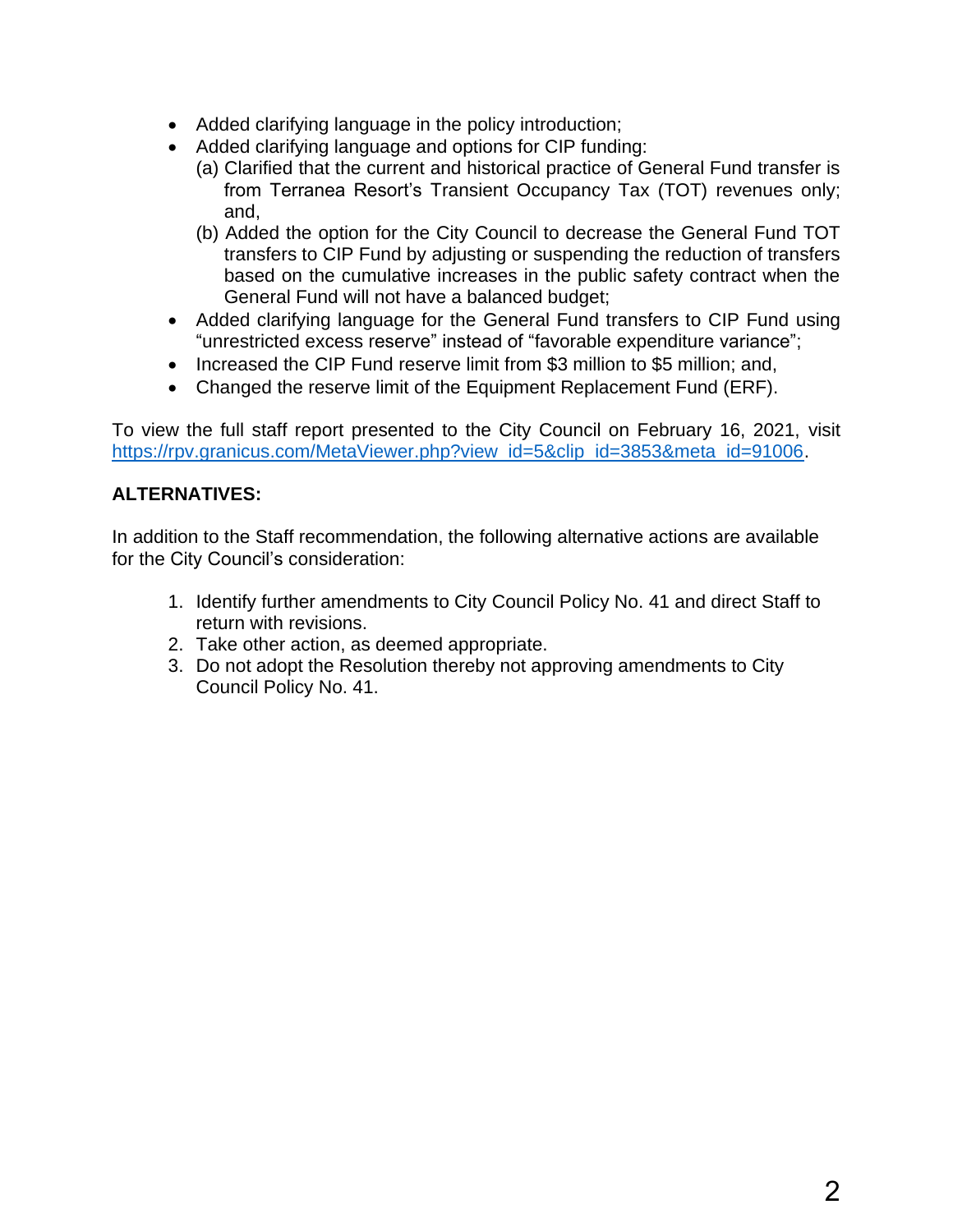#### **RESOLUTION NO. 2021-**

<span id="page-2-0"></span>**A RESOLUTION OF THE CITY COUNCIL OF THE CITY OF RANCHO PALOS VERDES, CALIFORNIA AMENDING COUNCIL POLICY NO. 41, RESERVE POLICY, ADDING, CLARIFYING LANGUAGE AND OPTIONS FOR FUNDING THE CAPTAL IMPROVEMENT FUND AND INCREASING ITS RESERVE LIMIT TO \$5 MILLION.**

WHEREAS, in 2008, the City Council adopted the City Council's Policy No. 41, Reserve Policy; and

WHEREAS, in 2010, the City Council amended the City Council's Policy No. 41, Reserve Policy, Section B, Capital Improvement Fund, to allow for change in the way the Capital Improvement Fund reserve is funded; and

WHEREAS, in 2011, the City Council amended the City Council's Policy No. 41, Reserve Policy, for compliance with the Governmental Accounting Standards Board Statement No. 54, Fund Balance Reporting and Governmental Fund Type Definitions; and

WHEREAS, in 2013, the City Council amended the City Council's Policy No. 41, Reserve Policy, Section B, Capital Improvement Fund, adding a funding mechanism for the Capital Improvement Projects (CIP) Reserve; and

WHEREAS, on February 16, 2021 the City Council accepted the amended City Council's Policy No. 41, Reserve Policy (Attachment B); and

## **NOW, THEREFORE, THE RANCHO PALOS VERDES CITY COUNCIL DOES HEREBY RESOLVE, DETERMINE, AND ORDER AS FOLLOWS:**

Section 1: The forgoing recitals are true and correct and are incorporated herein by this reference.

Section 2: The City Council's Policy No. 41, Reserve Policy, as modified in Attachment B is approved and adopted by the City Council.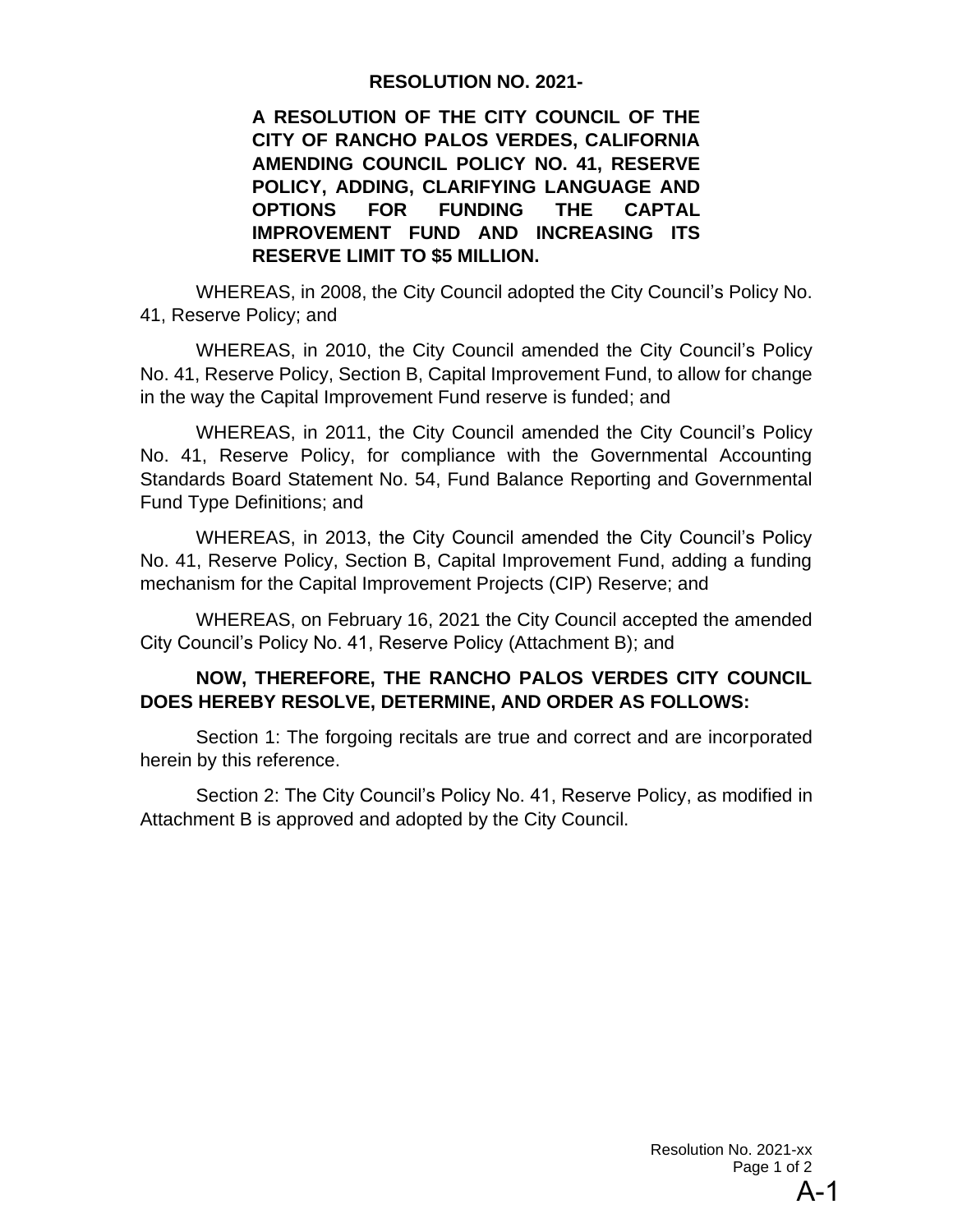PASSED, APPROVED and ADOPTED on this 2nd day of March 2021.

Attest:

Mayor

\_\_\_\_\_\_\_\_\_\_\_\_\_\_\_\_\_\_\_\_\_\_\_\_\_\_

\_\_\_\_\_\_\_\_\_\_\_\_\_\_\_\_\_\_\_\_\_\_\_\_\_\_ City Clerk

State of California (1) County of Los Angeles ) ss City of Rancho Palos Verdes )

I, Emily Colborn, City Clerk of the City of Rancho Palos Verdes, hereby certify that the above Resolution No. 2021-\_\_ was duly and regularly passed and adopted by the said City Council at a regular meeting thereof held on March 2, 2021.

City Clerk

\_\_\_\_\_\_\_\_\_\_\_\_\_\_\_\_\_\_\_\_\_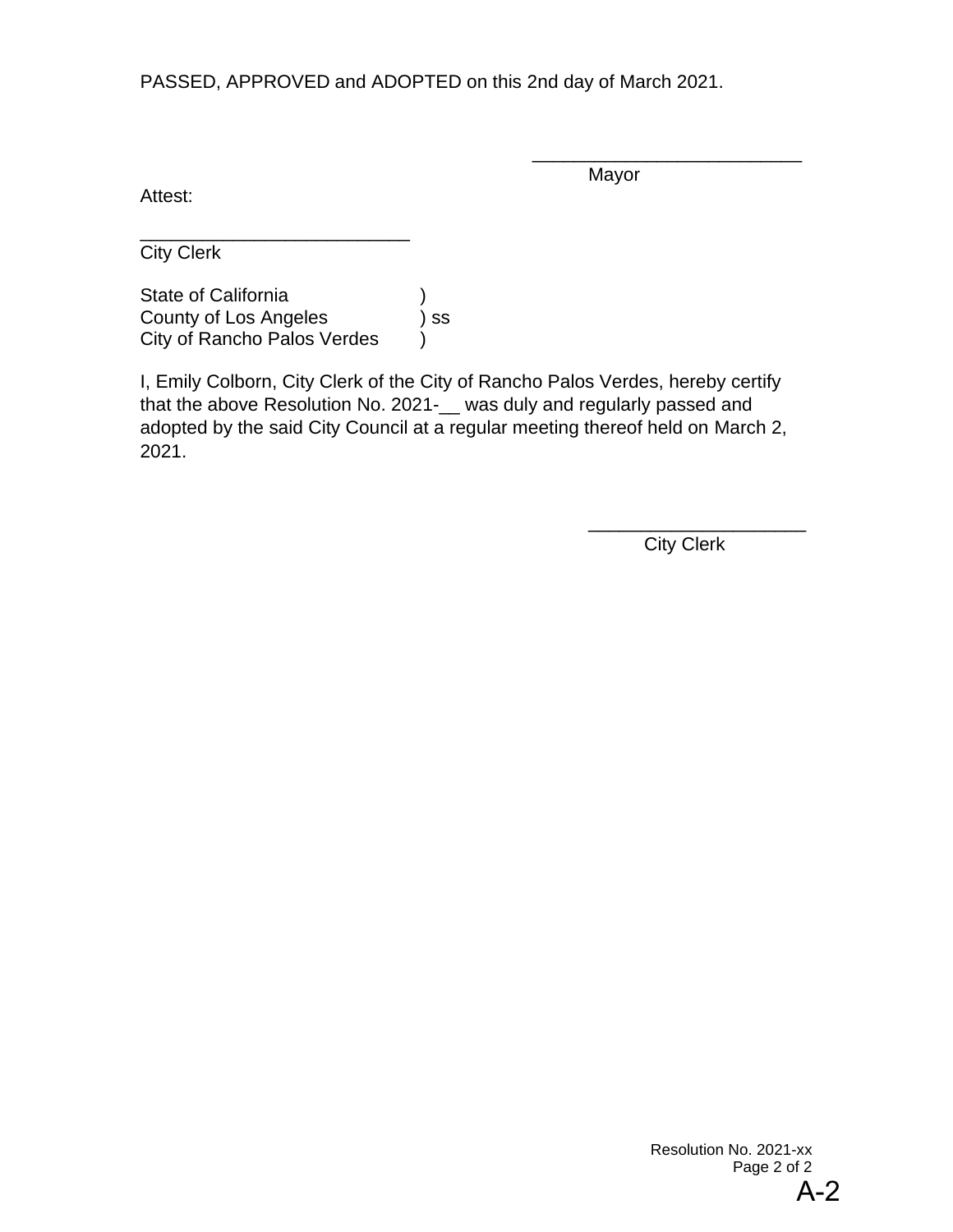## **CITY COUNCIL POLICY**

#### <span id="page-4-0"></span>**NUMBER:** 41

**DATE ADOPTED/AMENDED:** 12/02/08 (Amended 03/02/2021)

**SUBJECT:** Reserve Policies

## **POLICY:**

The City utilizes a variety of accounting funds for accounting and budgeting for revenues and expenditures of the City. Appropriations lapse at each fiscal yearend. The City Council may authorize continued appropriations and purchase orders carryover for certain incomplete capital projects, other one-time projects and services which have not been billed or completed. Remaining dollars left in each fund that are undesignated and unencumbered constitute available reserves of the City. It is appropriate that reserve policies for the City be established for each of the various funds, that the purpose of these reserves be designated, and that dollars available in excess of the reserve amounts be appropriately and effectively utilized. This policy governs the City's reserves as follows:

#### **A. General Fund**

The City will maintain a minimum fund balance of at least 50 percent of annual operating expenditures in the General Fund. This is considered the minimum level necessary to maintain the City's credit worthiness and to adequately provide for:

- 1. Economic uncertainties, local disasters, and other financial hardships or downturns in the local or national economy.
- 2. Contingencies for unseen operating or capital needs.
- 3. Cash flow requirements.

#### **B. Capital Improvement Fund**

The City will maintain a minimum of \$5 million in the Capital Improvement Projects (CIP) fund as a reserve for major improvement projects related to roadways, storm drains, parks, buildings, rights-of-way, and the sewer system. Subject to the annual budgeting process, the CIP reserve will be funded, to the extent possible, by allocating the following to the CIP fund:

- 1. Transient Occupancy Tax (TOT).
	- a. Pursuant to the City's Municipal Code Chapter 3.16, Transient Occupancy Tax is collected from hotels that are located within the City. "Hotel" means any structure, or any portion of any structure, which is occupied or intended or designed for occupancy by transients for dwelling, lodging or sleeping purposes, and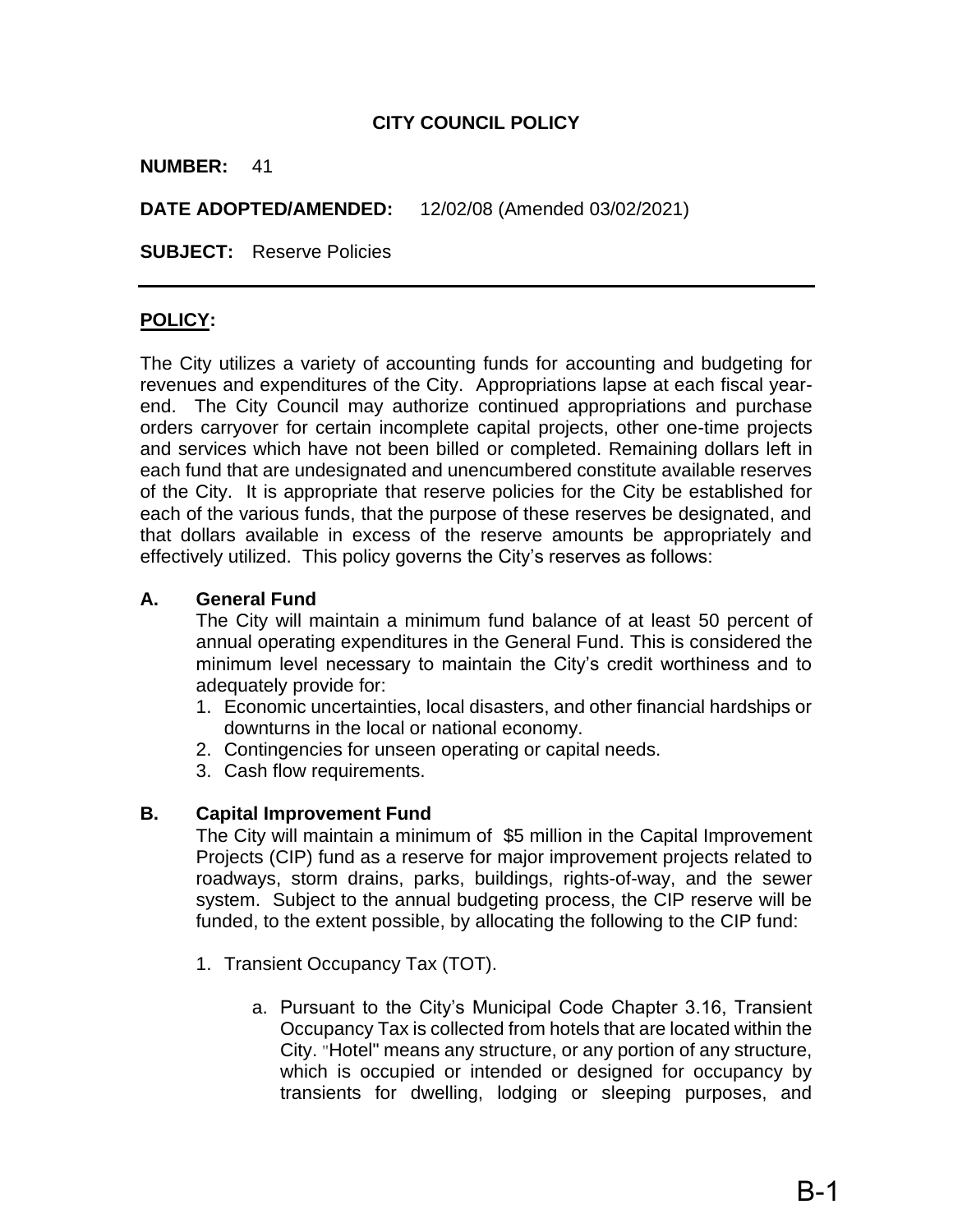includes any hotel, inn, tourist home or house, motel, studio hotel, bachelor hotel, lodging house, rooming house, apartment house, dormitory, public or private club, mobile home or house trailer at a fixed location, or other similar structure or portion thereof.

- b. The tax imposed in any hotel is based on temporary occupancy. "Temporary" means a period of thirty consecutive calendar days or less, counting portions of calendar days as full days.
- c. General Fund transfer amounts to the CIP are equal to the TOT collected from the Terranea Resort, the main source of TOT revenues. During the annual budget process if it is determined that the General Fund will not have a balanced budget, the City Council may reduce the transfer amount to the CIP by a portion or all of the increases in the public safety contract.
- 2. If deemed necessary, the City Council may allocate all or a percentage of the prior year's General Fund unrestricted excess reserve during budget adoption process.

All interest earnings in this fund will be used for capital improvement projects.

#### **C. Equipment Replacement Fund**

The City will maintain a minimum reserve of 75% but no more than 100% of the estimated replacement cost for equipment assets that are due to be replaced in the City's next fiscal year.

#### **D. Water Quality Flood Protection Fund**

Project spending in the Water Quality Flood Protection (WQFP) fund fluctuates year to year. The Storm Drain User Fee is a source of funding for these projects. To avoid a fluctuating Fee, the City will maintain retained earnings over the life of the WQFP fee to establish rate stabilization, thereby enabling fund availability for scheduled projects and maintenance.

#### **E. Building Replacement Fund**

The City will maintain retained earnings in this fund to accumulate monies and interest earnings to finance major improvements (e.g. roofing), and partially provide for future replacement of City owned buildings.

#### **F. Utility Undergrounding Fund**

The City will maintain retained earnings in this fund to accumulate monies for relocating utility poles and lines on City arterial roadways underground, as well as provide residents assistance with the process leading to utility undergrounding in residential areas of the City.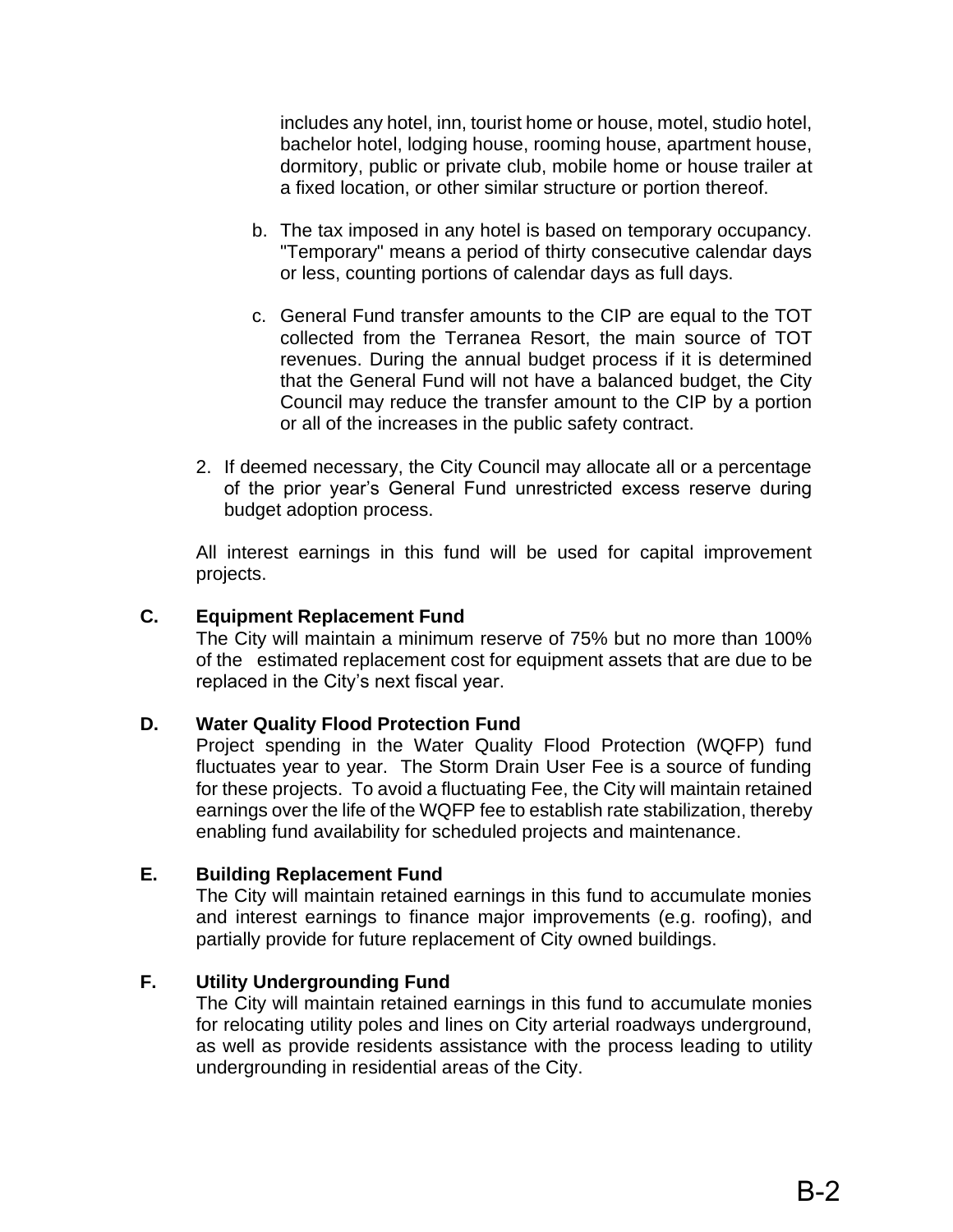## **G. Street Maintenance Fund**

The City will maintain a minimum of one year's appropriations for road maintenance on Palos Verdes Drive South in the landslide area.

#### **H. Habitat Restoration Fund**

The City will maintain a minimum of \$50,000 in this fund as required by the National Communities Conservation Plan (NCCP) for emergency use for habitat restoration purposes in addition to maintaining any interest earnings.

#### **I. Subregion One Maintenance Fund**

As part of the development agreement for Subregion One, the developer provided \$750,000 as an endowment to generate interest earnings for future maintenance of the open space area in Subregion One.

#### **J. Improvement Authority Abalone Cove Fund**

In connection with the Horan lawsuit, the Redevelopment Agency's Reimbursement and Settlement Agreement with property owners and the County stipulated that \$1,000,000 of County loan proceeds was to be deposited in the Abalone Cove Maintenance Nonexpendable Trust Fund of the Joint Powers Improvement Authority. Interest earnings from this deposit are used to maintain landslide abatement facilities in the Abalone Cove area of the active landslide, except sewers in accordance with the reimbursement and settlement agreement

Reserve levels will be reviewed annually during the budget process. Any recommended adjustments to reserve levels will be presented to City Council for its consideration during the annual budget process.

#### **COMMITMENTS AND ASSIGNMENTS OF FUND BALANCE:**

Governmental Accounting Standards Board Statement No. 54, *Fund Balance Reporting and Governmental Fund Type Definitions*, provides the City with a method to self-classify fund balance for financial statement reporting purposes.

#### **A. Committed Fund Balance**

Fund balance may be committed to specific purposes using its highest level of decision-making authority, the City Council. It is the City Council's policy that commitments of fund balance for a fiscal year must be adopted by resolution prior to fiscal year end. Amounts that have been committed by the City Council cannot be used for any other purpose unless the City Council adopts another resolution to remove or change the constraint.

#### **B. Assigned Fund Balance**

The General Fund balance may be assigned for amounts the City Council intends to use for a specific purpose. It is the City Council's policy that assignments of fund balance for a fiscal year must be approved by